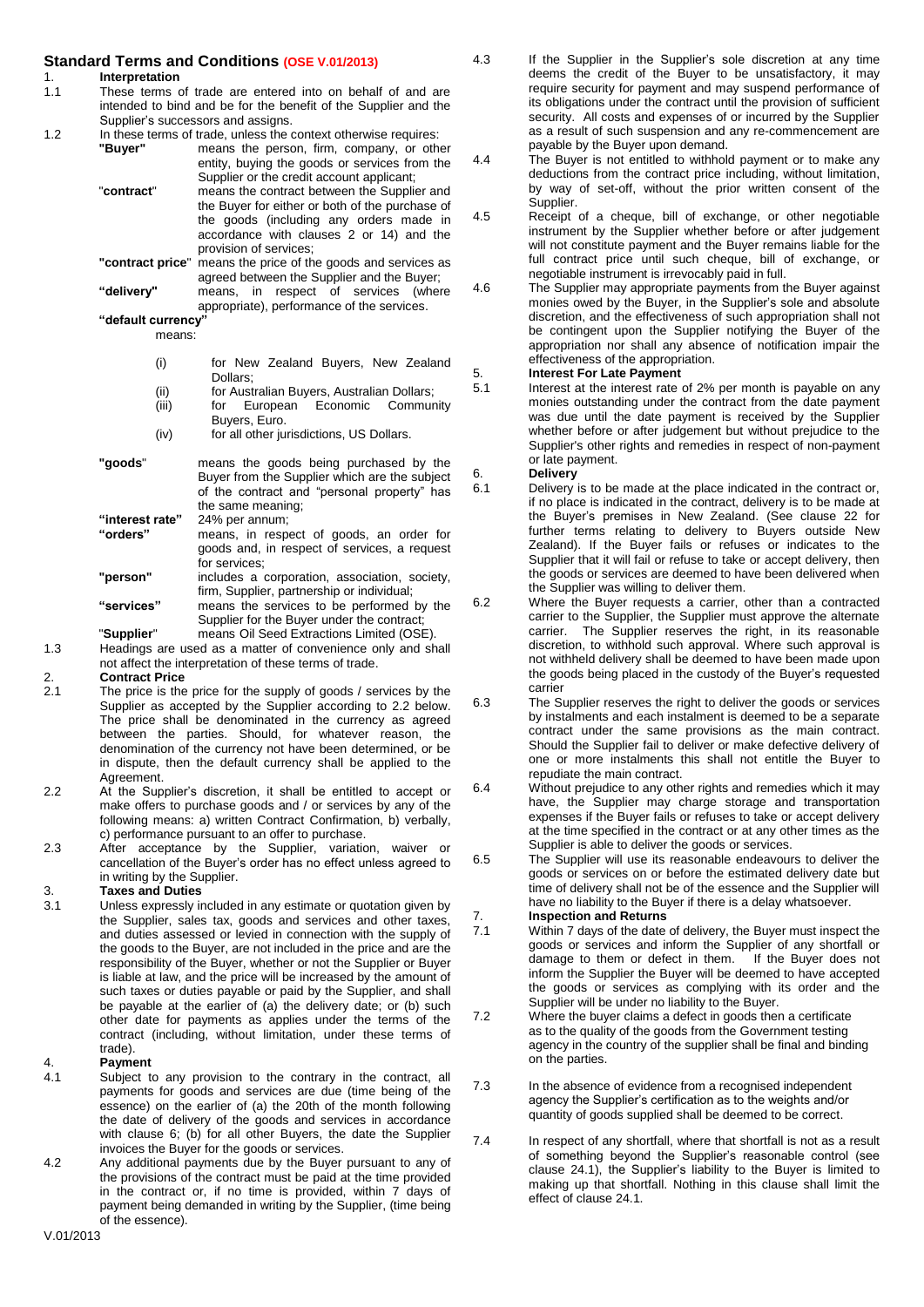- 7.5 In respect of any damage to the goods (except damage caused by the Buyer, including marked or shop soiled goods), the Supplier's liability to the Buyer is limited to any one or more or all of replacing the goods or repairing them (if the goods are capable of repair), or compensating the Buyer at the rate applying under the contract for the damaged goods, as and in the proportions which the Supplier elects.
- 7.6 In respect of Quality assessments via Laboratory analysis, within 21 days of the date of delivery, the Buyer must conduct any such testing and inform the Supplier of any variation to the agreed Contract terms. If the Buyer does not inform the Supplier the Buyer will be deemed to have accepted the goods or services as complying with its order and the Supplier will be under no liability to the Buyer.
- 7.7 Where the buyer claims a defect in goods then a certificate as to the quality of the goods from the Government testing agency in the country of the supplier shall be final and binding on the parties.
- 7.8 Return of goods the Supplier will not accept goods or product for return without prior approval. Goods will only be accepted for credit or replacement if they fall outside the Contract terms as established by the certification required in the preceding sub clauses.

## 8. **Risk**

Risk of any loss, damage or deterioration of or to the goods or services is to be borne by the Buyer from the time of delivery of the goods or services.

### 9. **Retention of Title**

- The legal and equitable ownership of the goods or services supplied will remain with the Supplier until payment has been made in full of the purchase price for the goods or services and of all moneys for the time being due and owing to the Supplier.
- 9.2 If the goods or services have been mixed with or incorporated into other goods or services so that it is impossible or impracticable to remove the goods or services supplied then the Supplier will be co-owner of the mixed goods or new products in proportion to the contribution made by the Supplier's goods to the mixed goods or new products.
- 9.3 If the Buyer resells the goods or services, regardless of any period of credit, before payment is made of all sums owing (or payment simply incorporating those goods or services) to the Supplier, then:<br>a. As b
	- As between the Buyer and its purchaser, the Buyer is a principal and not the agent of the Supplier;
	- b. The Buyer will pay all proceeds of sale of the goods or services to its account with the Supplier, and the Buyer will pay or deal with the proceeds in accordance with any directions given by the Supplier. This will occur whether the account is in credit or debit at the relevant time;
	- c. Until the Buyer accounts to the Supplier, the proceeds of sale are agreed to be held by the Buyer in trust for the Supplier;
	- d. The Supplier is entitled to demand that the Buyer exercise all of its available rights and remedies to enforce payment by the person or persons to whom the goods or services have been or will be sold or supplied. However, that will not affect any other rights and remedies of the Supplier as against the Buyer.
- 9.4 If default is made in the payment of the purchase price of the goods or services or of the other money referred to, the Supplier may repossess the goods or services and dispose of them as it sees fit, may stop any further deliveries (including, without limitation, a right of stoppage in transit) and may cancel any contract with the Buyer. For the purposes of repossession the Supplier and its agents are irrevocably authorised to enter any premises of the Buyer or any third party and the Buyer agrees to indemnify the Supplier and its agents for any liability arising from any act or trespass committed by such entry. If before or after default the goods are incorporated in other goods or services, but in either case remain identifiable and can be removed (with or without damage to the goods, services, or other things) the Supplier's right of removal shall not be extinguished by their being so incorporated or attached.
- 9.5 The Buyer will store the goods or services, until payment or their resale, in such a way as clearly to indicate that they are the Supplier's goods or services.
- 9.6 Until payment of the purchase price of the goods or services or of the other money referred to, the Buyer will not resell the goods other than in the ordinary course of the Buyer's ordinary business.

### 10. **Disposal of goods**

- Despite clause 6 the Supplier may, upon three months written notice, dispose of:
	- a. Any goods which have not been able to be actually delivered to the Buyer; and
	- b. Any property of the Buyer in possession of the Supplier for the purpose of enabling the Supplier to provide services.

### 11. **Delay**

11.1 If the supply or delivery of the goods or services is delayed by reason of or as a result of any act, omission, default or request by or on behalf of the Buyer, the Supplier may, without prejudice to its other right and remedies, require payment by the Buyer of such portion of the contract price as represents the extent to which the Supplier has performed the contract up to the date such payment is required together with any expenses or additional costs incurred by the Supplier as a result of such delay. In the event of such delay continuing beyond a reasonable time, the Supplier may, without prejudice to its other remedies, terminate the contract.

### 12. **Exclusion Of Warranty & Liability, Limitation of Liability**

- 12.1 Except as expressly set out in this document, all representations, conditions and warranties (express or implied) applying between the Supplier and the Buyer, whether statutory or otherwise, are excluded to the maximum extent permitted by law.
- 12.2 The entire liability of the Supplier to the Buyer, or any other person, whether statutory, contractual, tortious or otherwise, is limited to the cost of repair or replacement of the goods or reimbursement of the appropriate proportion of the contract price at the rate applying there-under, whichever is the lesser, and in the case of services, to the contract price.
- 12.3 In the event that the goods or services or any of their components are not manufactured or grown by the Supplier, then the foregoing warranties (if any) do not apply to such goods, services, or components as are not manufactured or grown by the Supplier and no warranties are given by the Supplier in respect of such goods, services, or components. In the case where the manufacturer or supplier of any such goods, services, or components provides any warranty, then the Supplier (to the extent that it is able to do so) will make such warranty available to the Buyer.
- 12.4 Where grain, seeds, or pulses for sowing are the subject of this agreement, the Supplier believes them to have been taken by reliable stock. The Supplier accepts no liability for the resultant crop and warranties and conditions which might otherwise be implied in the sale by statute or otherwise.
- 12.5 If, notwithstanding this clause, liability is established against the Supplier whether in contract, tort or otherwise, damages payable by the Supplier in respect of the grain, seed or pulses for sowing are limited to the invoice value of the consignment.
- 12.6 Where the agreement relates to the supply of services or any other goods or products, the liability of the Supplier in any case, whether in contract tort or otherwise, shall be limited to the invoice value of the consignment.
- 13. **Default** 
	- If the Buyer defaults in the due payment of any moneys payable to the Supplier under the contract or if the Buyer commits any act of bankruptcy, enters into any composition or arrangement with its creditors or (in the case of a company) does any act which would render it liable to be wound up or have a receiver appointed over its property, the Supplier, without prejudice to any other right it has at law or in equity, may, at its option, repossess the goods, and may also suspend or terminate the contract, and payment for the goods or services delivered and work performed up to the date of such suspension or termination and any other moneys payable hereunder will immediately become due and payable. Any costs involved in recovering this debt or goods will be passed onto the buyer.
- 14. **Contract**
- The items contained in the Supplier's contract confirmation (if any) (where the contract arises from an order by the Buyer including, without limitation, telephone orders) together with these terms of trade are the terms and conditions of the contract.
- 14.2 The Buyer acknowledges and agrees that in the case of any conflict between an order submitted by the Buyer and the Supplier's contract confirmation and these terms of trade, the Supplier's contract confirmation and these terms of trade prevail.
- 14.3 The Buyer acknowledges and agrees that in the case of any telephone order by the Buyer, a written contract confirmation by the Supplier shall be determinative of the existence of the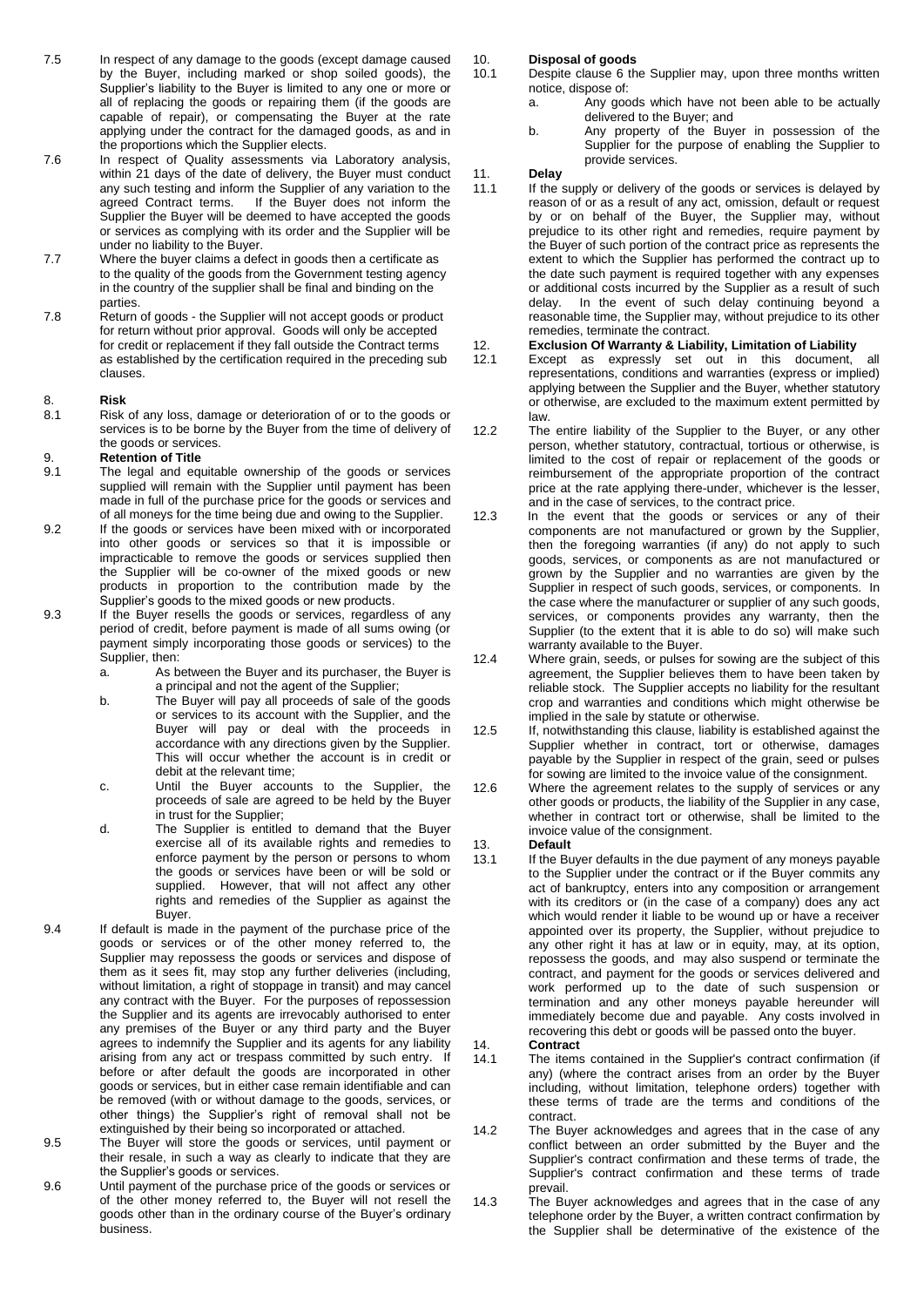contract, (this will be in the form of an email with receipt attachment) on the terms specified therein subject only to subsequent correction by the Supplier (at its option) of any mistake in the contract confirmation, unless disputed by the Buyer in writing within 2 (two) working days of the date of contract confirmation being faxed or emailed to the Buyer.

- 14.4 The Supplier may at any time, and from time to time, send an amended or corrected contract confirmation which shall override the previous confirmation of order, to the necessary extent, unless disputed by the Buyer in writing within 7 days of the date of the amended or corrected confirmation of order. This is entirely without prejudice to the Supplier's legal and equitable rights and remedies in the case of legal or factual mistake.
- 14.5 The Buyer acknowledges and agrees that in the absence of a written confirmation of order the Buyer, but not the Supplier, shall be barred absolutely from alleging the existence of a contract.

- 15. **Waiver** All the original rights, powers, exemptions and remedies of the Supplier remain in full force notwithstanding any neglect, forbearance or delay in their enforcement.
- 15.2 The Supplier is not deemed to have waived any condition unless such waiver is in writing under signature of the Supplier or its authorised officer and any such waiver, unless the contrary is expressly stated, applies to and operates only in a particular transaction, dealing or matter.

### 16. **No Assignment**

16.1 The Buyer may not assign all or any of the Buyer's rights or obligations under the contract without the prior written consent of the Supplier.

# 17. **Law And Jurisdiction**

- The contract in all respects is deemed to be a contract made in New Zealand and is governed exclusively by New Zealand law.
- 17.2 The Courts of New Zealand shall have exclusive jurisdiction in connection with this contract except to the extent that a Court other than a Court of New Zealand is required by the Supplier to exercise jurisdiction for the purpose of either enforcing a judgment obtained in New Zealand from a Court of New Zealand, or for the prosecution by or for the benefit of the Supplier of any rights, remedies, or claims, (including, without limitation, of or to money, property, title, or ownership), or the defending by the Supplier of any action by or for the benefit of the Buyer, arising in connection with this contract.
- 18. **Consumer Guarantees Act 1993 & Credit (Repossession) Act 1997**
- 18.1 The Buyer acknowledges and agrees that unless the Buyer has indicated to the contrary in writing at the time of the formation of the contract, the contract is entered into by the Buyer for the purposes of a business and the provisions of the Consumer Guarantees Act 1993 and the Credit (Repossession) Act 1997 will not apply.

## 19. **Privacy Act 1993**

The Buyer and guarantor (if any) authorise any person or company to provide the Supplier with information in response to its credit enquiries. The Buyer and guarantor (if any) further authorise the Supplier to furnish to any third party details of the application of which these conditions of sale form part and any subsequent dealings that the Buyer and/or guarantor may have with the Supplier.

## 20. **Personal Property Securities Act 1999 ("PPSA")**

- The Buyer acknowledges that clauses 9 and 12 create a security interest ("Security Interest") (as that term is defined in the PPSA) in the goods or services. The Buyer agrees that the Security Interest is in all personal property supplied by the Supplier to the Buyer from time to time and the proceeds thereof for all amounts payable by the Buyer to the Supplier, including but not limited to amounts owed in respect of personal property supplied and credit facilities provided by the Supplier to the Buyer from time to time.
- 20.2 The Buyer acknowledges and agrees (or is deemed to acknowledge and agree) that where title in goods or services passes to the Buyer, for any reason whatsoever, these terms and conditions constitute a security agreement providing for both future advances and a security in favour of the Supplier in all the Buyer's present and after acquired property and the proceeds thereof, but excluding property (other than the said proceeds) not supplied by the Supplier.
- 20.3 The Buyer:
	- a. Must, upon request, promptly give the Supplier all assistance and information (which the Buyer warrants is complete, accurate and up to date in all respects) as is necessary to register a financing statement and

to meet all other requirements under the PPSA in respect of the personal property to ensure that the Security Interest constitutes a Perfected Security Interest (as that term is defined in the PPSA) including executing any variations to these terms and conditions of sale reasonably requested by the Supplier;

- b. Agrees to the Supplier registering a financing statement to protect its security interest under these terms and conditions;
- c. Must not register a financing change statement or a change demand in respect of the personal property (as those terms are defined in the PPSA);
- d. Must give the Supplier not less than  $14$  days prior written notice of any change or proposed change in the Buyer's name, or any other details including but not limited to changes in the Buyer's address, trading name, type of business or contact phone or facsimile numbers;
- e. Must pay to the Supplier promptly on request the cost of registering or subsequently amending the financing statement and the costs of enforcing or attempting to enforce the contract evidenced by these terms and conditions;
- f. Agrees that Sections 114(1)(a), 133, and 134 of the PPSA will not apply to the Security Interests created by these terms and conditions, and agrees to contract out of the Buyer's rights referred to in sections 116, 120(2), 121, 125, 126, 127, 129, 131, of the PPSA;
- g. Waives its right to receive a verification statement under Section 148 of the PPSA.

## 21. **Application and Amendment of Terms**

- Unless the context otherwise requires, and subject to clause 21.2, these terms of trade shall apply to all contracts between the Supplier and the Buyer, except as the Supplier may otherwise direct (to the maximum extent permitted by law, consistent with the existence of a contract).
- 21.2 The Supplier may from time to time amend its terms of trade whereupon the Buyer shall be deemed to have agreed to the amended terms of trade, which shall prevail over any previous Terms of Trade, to the maximum extent permitted by law, consistent with the existence of a contract.

22. **Export**

- Where this contract relates to the export of goods outside of New Zealand then unless otherwise expressly specified by the Supplier, or agreed by the Supplier and the Buyer, in writing:
	- (a) The goods are supplied on a CFR (Cost and Freight) basis (as that is defined in the International Chamber of Commerce Terms 2000 "Incoterms 2000") unless an alternative basis of supply is agreed upon in writing.;
	- (b) The delivery date is the date on which the goods pass the ship's rail in the port of shipment and delivery occurs when the goods pass the ship's rail (despite clause 6);
	- (c) Where the Buyer fails to specify a port of destination then the Supplier may specify the port of destination, acting reasonably and having regard to the size of the port, the location of the port in relation to the Buyer, and the frequency of shipping to the port in light of the Buyer's desired date of receipt of the goods (if any has been indicated);
	- (d) The words "Within 7 days of the date of delivery" in clause 7.1 are replaced with "Within 7 days of the date of receipt" (this amendment is without limitation to clause 8);
	- (e) The ship and the port of shipment shall be at the sole discretion of the Supplier; and
	- (f) The costs of CFR supply including, without limitation, freight and shipping costs, duties and levies, and the Supplier's reasonable margin thereon, are additional to the price and clause 3.1 applies accordingly as if those costs (and margin) were listed therein.
	- (g) The words "Within 21 days of the date of delivery" in clause 7.6 are replaced with "Within 21 days of the date of receipt" (this amendment is without limitation to clause 8);

### 23. **Plant Variety Rights and Patent**

23.1 The Supplier shall not be liable to the Buyer for any infringement or unauthorised use of any patent, trademark, design, copyright, or any other intellectual property right, arising